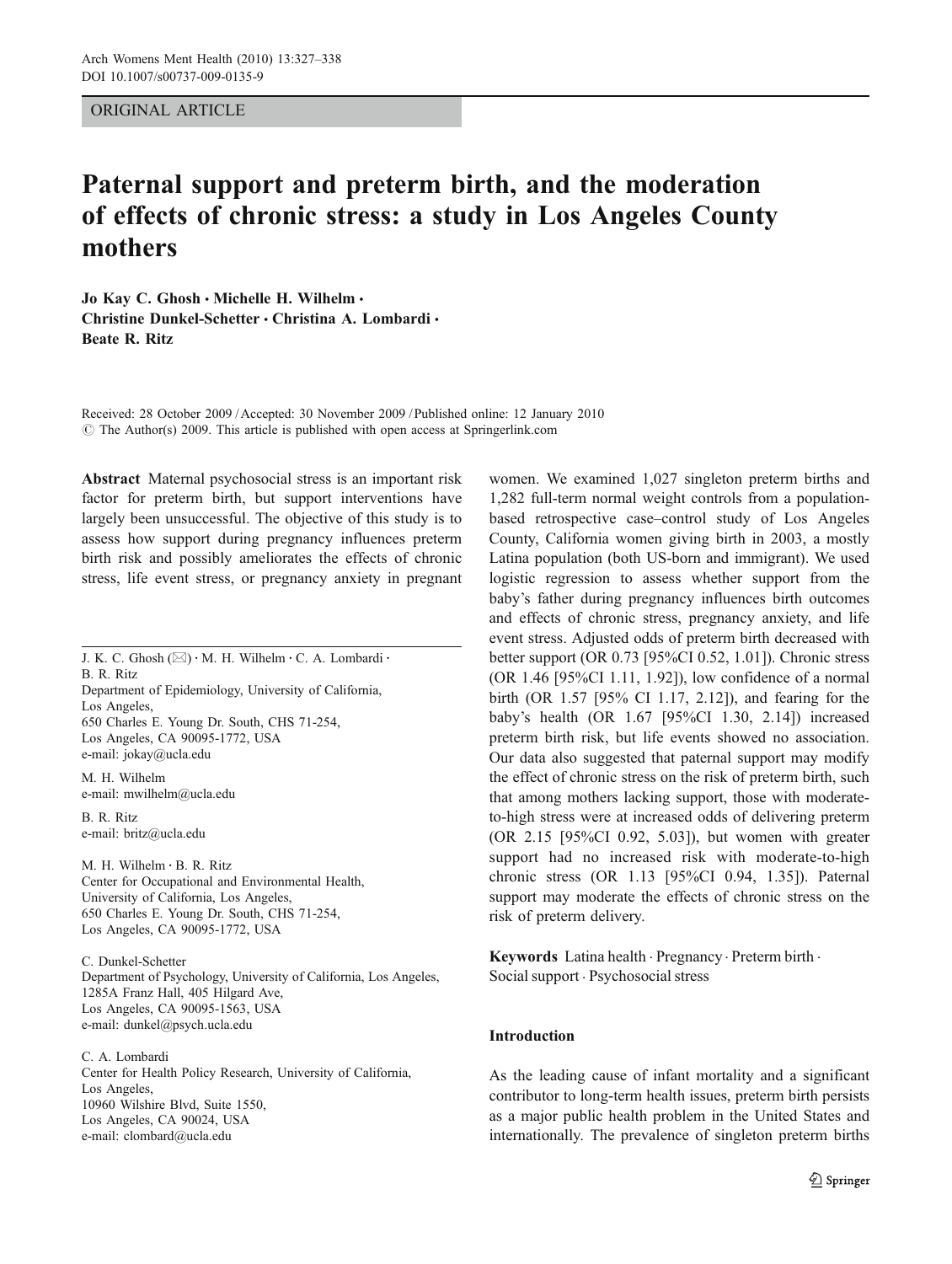in the U.S. is currently around 12.5%, an 18% increase since 1990 (Martin et al. [2006](#page-11-0)). Despite many known risk factors, prevention efforts have not succeeded in reducing the prevalence of preterm birth (Committee on Understanding Premature Birth and Assuring Healthy Outcomes [2007](#page-11-0)).

Studies of maternal psychosocial stress have mostly shown positive associations with preterm birth (Badr et al. [2005;](#page-11-0) Hedegaard et al. [1996](#page-11-0); Hobel et al. [2008](#page-11-0); Hoffman and Hatch [1996](#page-11-0); Rini et al. [1999;](#page-11-0) Rondo et al. [2003](#page-11-0)). Chronic stress, pregnancy-specific anxiety, stressful life events, and physical stress have all been associated with increased risk (Dole et al. [2003,](#page-11-0) [2004;](#page-11-0) Hobel and Culhane [2003;](#page-11-0) Hogue et al. [2001](#page-11-0)), with relatively consistent positive associations for chronic stress (Copper et al. [1996;](#page-11-0) Dole et al. [2003](#page-11-0); Hedegaard et al. [1993](#page-11-0); Hobel et al. [2008](#page-11-0); Nordentoft et al. [1996;](#page-11-0) Paarlberg et al. [1995](#page-11-0)) and pregnancy-specific anxiety (Rini et al. [1999;](#page-11-0) Roesch et al. [2004;](#page-11-0) Wadhwa et al. [1993](#page-11-0)). The literature describes several plausible biological mechanisms, including activation of the neuroendocrine system, increasing susceptibility to infections, and stimulation of inflammatory processes that can trigger early parturition (Dudley [1999](#page-11-0); Hobel [2004;](#page-11-0) Kramer et al. [2001;](#page-11-0) Wadhwa et al. [2001](#page-11-0)). Maternal stress results in increased cortisol and corticotrophin-releasing hormone (CRH), some of which passes into the fetal system (Dudley [1999;](#page-11-0) Hobel [2004](#page-11-0); Sandman et al. [2006;](#page-11-0) Wadhwa et al. [2001,](#page-11-0) [2004;](#page-11-0) Weinstock [2005\)](#page-11-0). Elevated CRH levels may initiate premature labor, reduce placental perfusion, and/or increase the release of cortisol (Knackstedt et al. [2005](#page-11-0); McLean and Smith [2001;](#page-11-0) Ruiz et al. [2002;](#page-11-0) Sandman et al. [2006\)](#page-11-0). Chronic stress also can stimulate a pro-inflammatory immune response and impaired growth hormone secretion (Dudley [1999](#page-11-0); Knackstedt et al. [2005](#page-11-0); Wadhwa et al. [2001\)](#page-11-0). Beyond its direct physiological effects, stress may also lead to poor health behaviors, such as smoking, lack of physical exercise, and poor diet (Kramer et al. [2001](#page-11-0)).

Although a few studies have suggested that social support from a woman's network of family and friends, her neighborhood environment, and her intimate partner mitigate negative effects of stress during pregnancy (Collins et al. [1993;](#page-11-0) Dole et al. [2003](#page-11-0); Elsenbruch et al. [2007;](#page-11-0) Feldman et al. [2000;](#page-11-0) Rothberg and Lits [1991](#page-11-0)), the majority of studies have not shown that such support reduces the risks of preterm birth (Bryce et al. [1988](#page-11-0); Hedegaard et al. [1996;](#page-11-0) Villar et al. [1992](#page-11-0)). All of these studies were clinic-based rather than population-based, and many had limited statistical power due to small sample sizes or low prevalence of preterm birth. Additionally, most studies focused on only one or two measures of stress, making it difficult to draw conclusions about the effects of different types of stress. Here, we present the results from a population-based case–control study of 2,309 women who resided in Los Angeles (LA) County, California and gave

birth in 2003. In a structured questionnaire, we ascertained information retrospectively about chronic stress, pregnancy anxiety, stressful life events, and paternal support during pregnancy. We examined associations between these measures of stress and preterm birth for the population as a whole and for immigrant and US-born Latinas in particular. In the first large-scale epidemiologic study of support in pregnancy, we explored the potential protective influences of paternal support directly on outcomes and as a modifier or buffer of stress effects.

# Methods

## Subject selection

The UCLA Environment and Pregnancy Outcomes Study (EPOS) is a case–control study nested within the year 2003 birth cohort of all women who resided in select zip codes of LA County (Ritz et al. [2007\)](#page-11-0). The primary goal of EPOS was to study the effects of ambient air pollution on adverse birth outcomes. We used California State and LA County electronic birth certificate records to select live singleton births to mothers residing in zip codes near air pollution monitoring stations and/or major roadways. We included all cases of preterm birth (<37 weeks completed gestation) and low birthweight (<2,500 g) from zip codes located near air monitoring stations, and a random sample of 30% of cases from the remainder of the selected zip codes. Controls (fullterm, normal weight babies) were matched to cases based on birth month, month that data were received from the county health department, and zip code set, for a total sample of 6,374 women. We reached and enrolled 2,543 of these women (40% response rate) approximately 3– 6 months after delivery. Mothers were interviewed in English or Spanish by telephone, by mail survey, and during home visits. Information about maternal age, race/ ethnicity, education, birthplace, parity, baby's sex, prenatal care payment source, and complications of pregnancy<sup>1</sup> and delivery was obtained from birth certificates. The EPOS survey questionnaire provided detailed information on other risk factors such as smoking, alcohol consumption, and psychosocial factors. We used multiple imputation software (Raghunathan et al. [2002\)](#page-11-0) to impute missing data on family income and maternal education based on individual and census block group characteristics. This work was approved

<sup>1</sup> Pregnancy complications defined as having one or more of the following: preeclampsia, eclampsia, chronic hypertension, renal disease, pyelonephritis, cardiac disease, acute or chronic lung disease, RH sensitization, hemoglobinopathy, uterine bleeding before labor, polyhydraminios/oligohydraminios, incompetent cervix, premature labor, sexually transmitted diseases other than genital herpes, hepatitis B, rubella, and tocolysis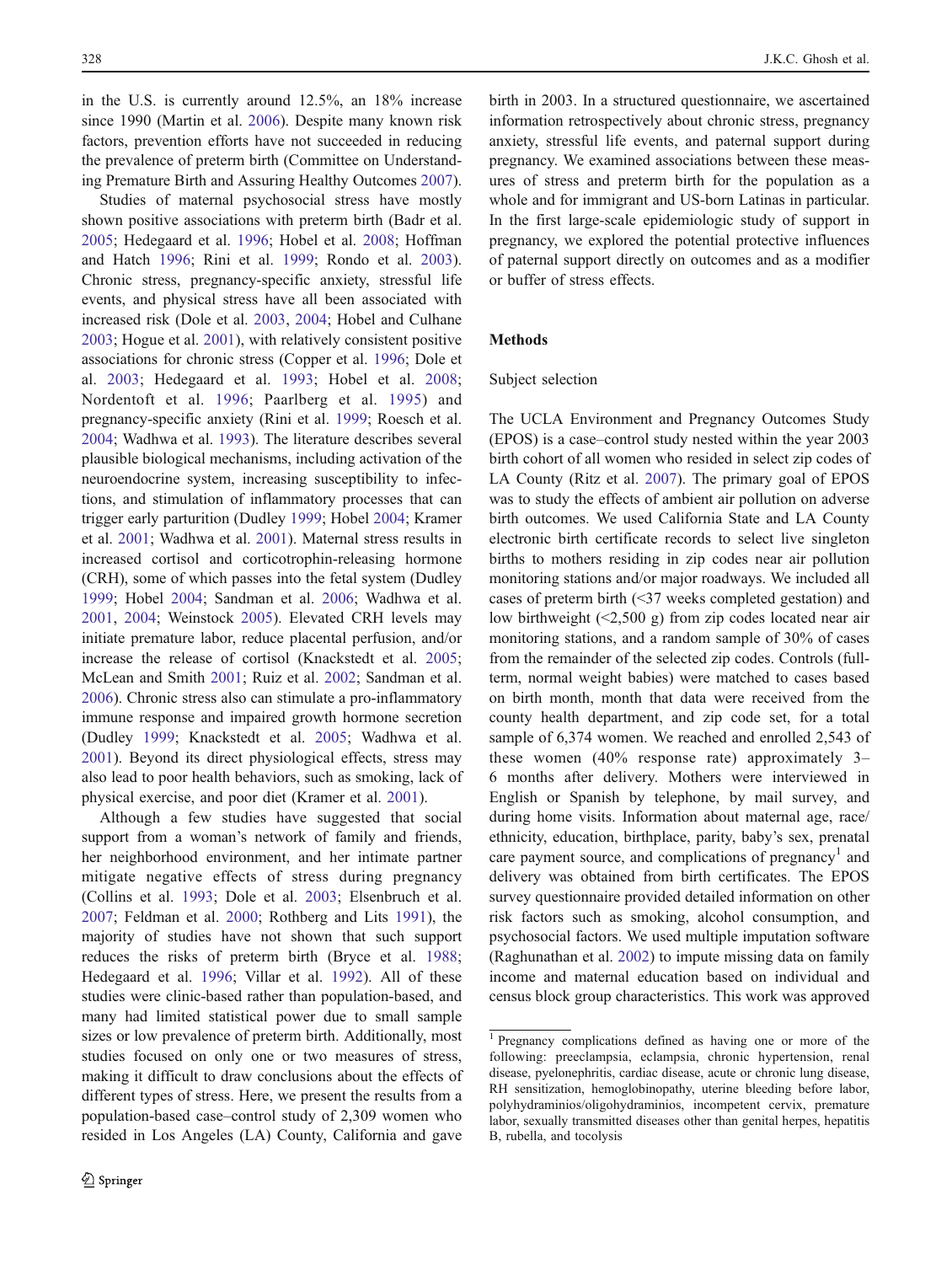by the UCLA Office for the Protection of Human Subjects and the California Committee for the Protection of Human Subjects.

To examine the potential for selection bias, we compared the distributions of demographic factors reported on birth certificates for survey responders versus non-responders, and found that the distributions were similar for the risk factors considered, except there were slightly more non-Hispanic whites, educated mothers, and US-born women among the responders (Ritz et al. [2007](#page-11-0)). For the analyses presented here, we excluded one woman who identified herself as widowed because paternal support during pregnancy in this case was not defined, leaving for analysis 1,027 preterm births and 1,282 full-term normal weight controls (total  $N=2,309$ ).

### Stress and support assessment

We collected information on many known risk factors for preterm birth, and on the physical and psychosocial environment during pregnancy. Because the focus of the survey was environmental exposures, we used only a subset of items from each stress and support scale to reduce the burden on respondents. Paternal support was assessed using three questions from an instrument developed by one of the authors, and used in previous studies of pregnancy outcomes in LA County (Collins et al. [1993](#page-11-0); Feldman et al. [2000;](#page-11-0) Turner et al. [1990](#page-11-0)). Specifically, we asked how often the baby's father showed he cared about her, criticized her, and supported her financially while she was pregnant. Response options were provided as a five-point Likert scale (never, almost never, sometimes, often, almost always), and we summed across all items to generate a cumulative total support score. Scores ranging from 3–8 were categorized as "Low" paternal support, while scores of 9–15 were "Moderate to High" paternal support (i.e., an average response of "sometimes" or more frequent support for each question). Moderate support (scores 9–11) was combined with High support (scores 12+) because effect estimates were similar for these groups.

The measures of stress during pregnancy employed here were also used previously by one of the authors and have been validated in English and Spanish in birth outcomes research (Dominguez et al. [2008;](#page-11-0) Rini et al. [1999;](#page-11-0) Roesch et al. [2004;](#page-11-0) Wadhwa et al. [1993\)](#page-11-0). For each of the three stress measures, we selected a subset of the original items for brevity based on analyses of other pregnancy data sets indicating that these items were most predictive of adverse birth outcomes (Rini et al. [1999](#page-11-0)). The survey included two items on pregnancy anxiety (fearfulness for the baby's health, and lack of confidence of a normal birth; Rini et al. [1999\)](#page-11-0), and four questions from the Perceived Stress Scale (PSS), a validated instrument measuring perception of stress (Cohen et al. [1983\)](#page-11-0); which is referred to here as "chronic stress". We asked how often the woman felt: (1) she was able to control the important things in her life, (2) had difficulties piling up so high she felt she could not overcome them, (3) she was confident about her ability to handle her personal problems, and (4) things were "going her way" during her pregnancy. Chronic stress responses were recorded on a five-point Likert scale (never, almost never, sometimes, fairly often, very often) and summed to create a score (4–8 low, 9–12 moderate, 13–20 high stress). We also asked whether six major stressful life events occurred during pregnancy (losing a home or job, major conflicts with partner, having a close person experience substance abuse, alcohol, medical or legal problems, having a close person die, being threatened with physical harm, and having felt discrimination based on race/ethnicity). Life events responses were summed and we counted one event as "moderate life event stress", and two or more events as "high life event stress".

# Statistical methods

We examined the relations between paternal support, stress, pregnancy anxiety, and preterm birth using crude and adjusted logistic regression models. We tested the influence of some well-known risk factors, including maternal age (<20, 20–24, 25–29, 30–34, 35+ years), race/ethnicity (Non-Hispanic White, Hispanic/Latina, Black, Asian/Other), education (≤8, 9–11, 12, 13–15, 16+ years), parity  $(0, \ge 1)$ , annual household income  $(\text{$}40,000/\text{year}, \text{$}>\text{$}540,000/\text{year})$ , marital status (married, living with partner, single/separated/ divorced), birthplace (US-born, foreign-born), smoking status (pregnancy smoker, former smoker, never smoker), alcohol use during pregnancy (yes, no), timing of prenatal care (beginning in first trimester, or after first trimester/no prenatal care), and payment source for prenatal care as a proxy indicator for socioeconomic status (private insurance or self pay vs. other insurance or no insurance) on relations between support, stress and preterm birth (Table [1\)](#page-3-0). Additional confounders considered include the baby's sex, whether or not the mother worked outside the home, physical job stress based on job title, last live birth within the past year, having a previous preterm birth, pre-pregnancy BMI, living with one or more smokers, urogenital infections, and relevant pregnancy complications.

Adjustment for factors we included in our final models maternal age, race/ethnicity, and marital status—changed the main support effect estimates by approximately 5% in our model of support and chronic stress. Other risk factors did not change the effect estimates for support by more than 3% or had missing data that we could not reasonably impute (e.g., pre-pregnancy weight), and were therefore left out of the final models. Addition of the final risk factors or any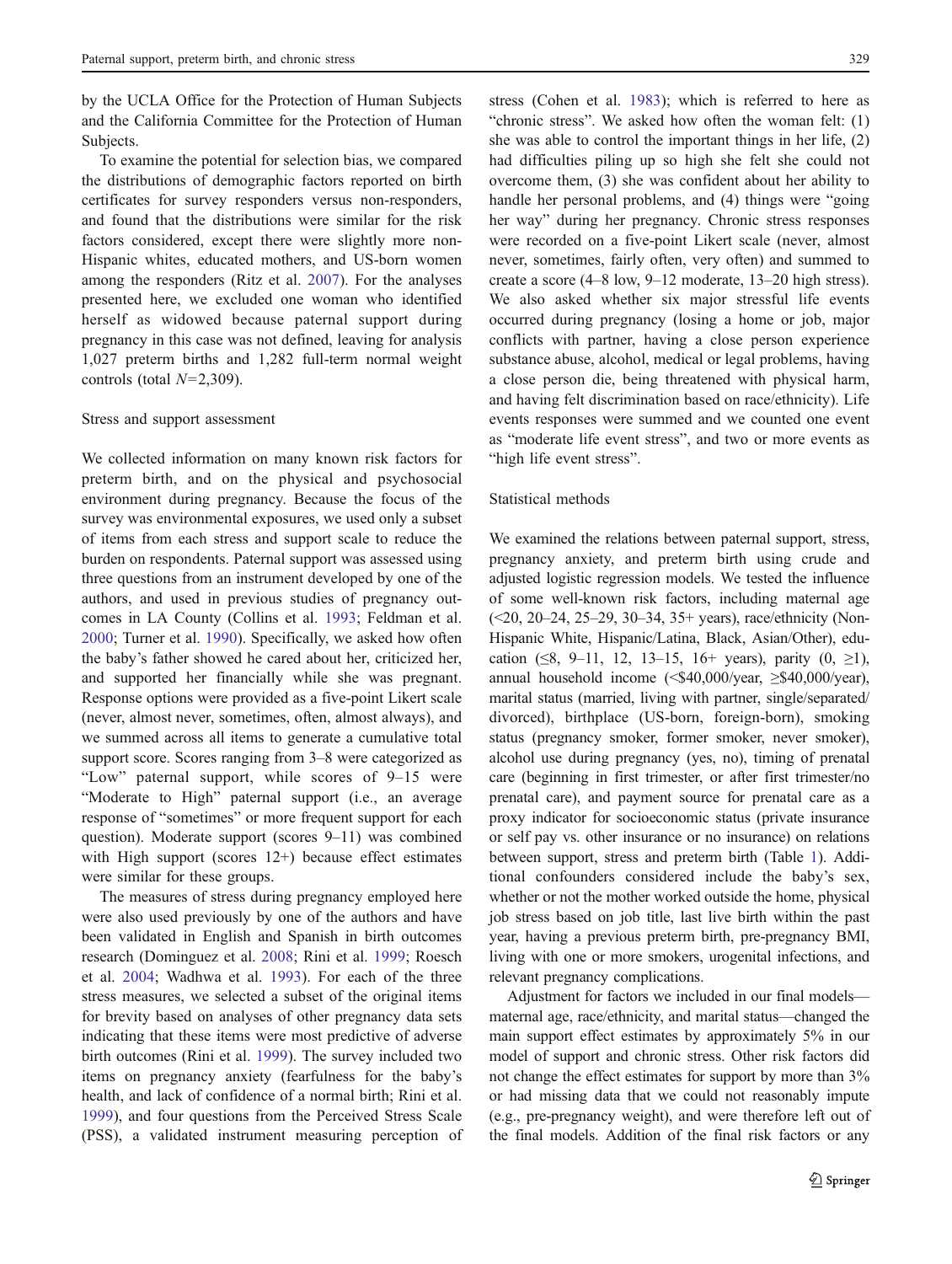<span id="page-3-0"></span>Table 1 Number (percent) of subjects in each outcome group by demographic characteristics and crude odds ratios [95% CI]

| Parameter                                          | Preterm birth $(N=1,027)$<br>$n$ (column $\%$ ) | Term normal weight $(N=1,282)$<br>$n$ (column $\%$ ) | Preterm crude OR [95% CI] |
|----------------------------------------------------|-------------------------------------------------|------------------------------------------------------|---------------------------|
| Maternal age (years)                               |                                                 |                                                      |                           |
| $<$ 20                                             | 120(11.7)                                       | 120(9.4)                                             | $1.21$ [0.89, 1.65]       |
| 20-24 (reference)                                  | 222 (21.6)                                      | 268 (20.9)                                           | 1.0                       |
| $25 - 29$                                          | 239 (23.3)                                      | 373 (29.1)                                           | $0.78$ [0.61, 0.99]       |
| $30 - 34$                                          | 259 (25.2)                                      | 338 (26.4)                                           | $0.93$ [0.73, 1.18]       |
| $35+$                                              | 187 (18.2)                                      | 183 (14.3)                                           | $1.23$ [0.94, 1.62]       |
| Maternal race/ethnicity                            |                                                 |                                                      | (p<0.01)                  |
| Non-Hispanic White (reference)                     | 149 (14.5)                                      | 252 (19.7)                                           | 1.0                       |
| Latina                                             | 711 (69.2)                                      | 842 (65.7)                                           | 1.43 [1.14, 1.79]         |
| <b>Black</b>                                       | 87(8.5)                                         | 73(5.7)                                              | 2.02 [1.39, 2.92]         |
| Asian <sup>a</sup> or other <sup>b</sup>           | 75(7.3)                                         | 107(8.4)                                             | $1.19$ [0.83, 1.70]       |
| Missing                                            | 5(0.5)                                          | 8(0.6)                                               |                           |
|                                                    |                                                 |                                                      | (p<0.01)                  |
| Maternal education (years)                         |                                                 |                                                      |                           |
| $\leq\!\!8$                                        | 143 (13.9)                                      | 161(12.6)                                            | $0.99$ [0.75, 1.30]       |
| $9 - 11$                                           | 225 (21.9)                                      | 266 (20.8)                                           | 0.94 [0.74, 1.19]         |
| 12 (reference)                                     | 298 (29.0)                                      | 332 (25.9)                                           | 1.0                       |
| $13 - 15$                                          | 162(15.8)                                       | 192 (15.0)                                           | $0.94$ [0.72, 1.22]       |
| $16+$                                              | 307 (24.0)                                      | 185(18.0)                                            | $0.67$ [0.53, 0.85]       |
| Missing                                            | 24(1.9)                                         | 14(1.4)                                              |                           |
| Parity                                             |                                                 |                                                      | $(p=0.01)$                |
| $\geq$ 1                                           | 635 (61.8)                                      | 769 (60.0)                                           | 1.08 [0.92, 1.28]         |
| $0$ (reference)                                    | 392 (38.2)                                      | 513 (40.0)                                           | 1.0                       |
|                                                    |                                                 |                                                      | $(p=0.37)$                |
| Household income                                   |                                                 |                                                      |                           |
| $<$ \$40,000/year                                  | 635 (61.8)                                      | 746 (58.2)                                           | $1.29$ [1.05, 1.57]       |
| ≥\$40,000/year (reference)                         | 224 (21.8)                                      | 338 (26.4)                                           | 1.0                       |
| Missing                                            | 168(16.4)                                       | 198 (15.4)                                           |                           |
| Mother's marital status                            |                                                 |                                                      | $(p=0.01)$                |
| Married (reference)                                | 534 (52.3)                                      |                                                      | 1.0                       |
|                                                    |                                                 | 755 (59.2)                                           | 1.45 [1.18, 1.77]         |
| Living with partner<br>Single, divorced, separated | 272 (26.6)                                      | 266 (20.9)                                           | 1.20 [0.97, 1.48]         |
| Missing                                            | 215 (20.9)<br>6(0.6)                            | 254 (19.8)<br>7(0.6)                                 |                           |
|                                                    |                                                 |                                                      | (p<0.01)                  |
| Mother's birthplace                                |                                                 |                                                      |                           |
| US-born (reference)                                | 416 (40.5)                                      | 534 (41.7)                                           | $1.0\,$                   |
| Foreign-born                                       | 609 (59.3)                                      | 748 (58.4)                                           | $1.05$ [0.88, 1.24]       |
| Missing                                            | 2(0.2)                                          | 0(0.0)                                               | $(p=0.60)$                |
| Smoking status                                     |                                                 |                                                      |                           |
| Non-smoker (reference)                             | 726 (70.7)                                      | 875 (68.3)                                           | 1.0                       |
| Former smoker                                      | 243 (23.7)                                      | 349 (27.2)                                           | $0.84$ [0.69, 1.01]       |
| Pregnancy smoker                                   | 57(5.6)                                         | 56 (4.4)                                             | 1.23 [0.84, 1.79]         |
| Missing                                            | 1(0.1)                                          | 2(0.2)                                               |                           |
|                                                    |                                                 |                                                      | $(p=0.09)$                |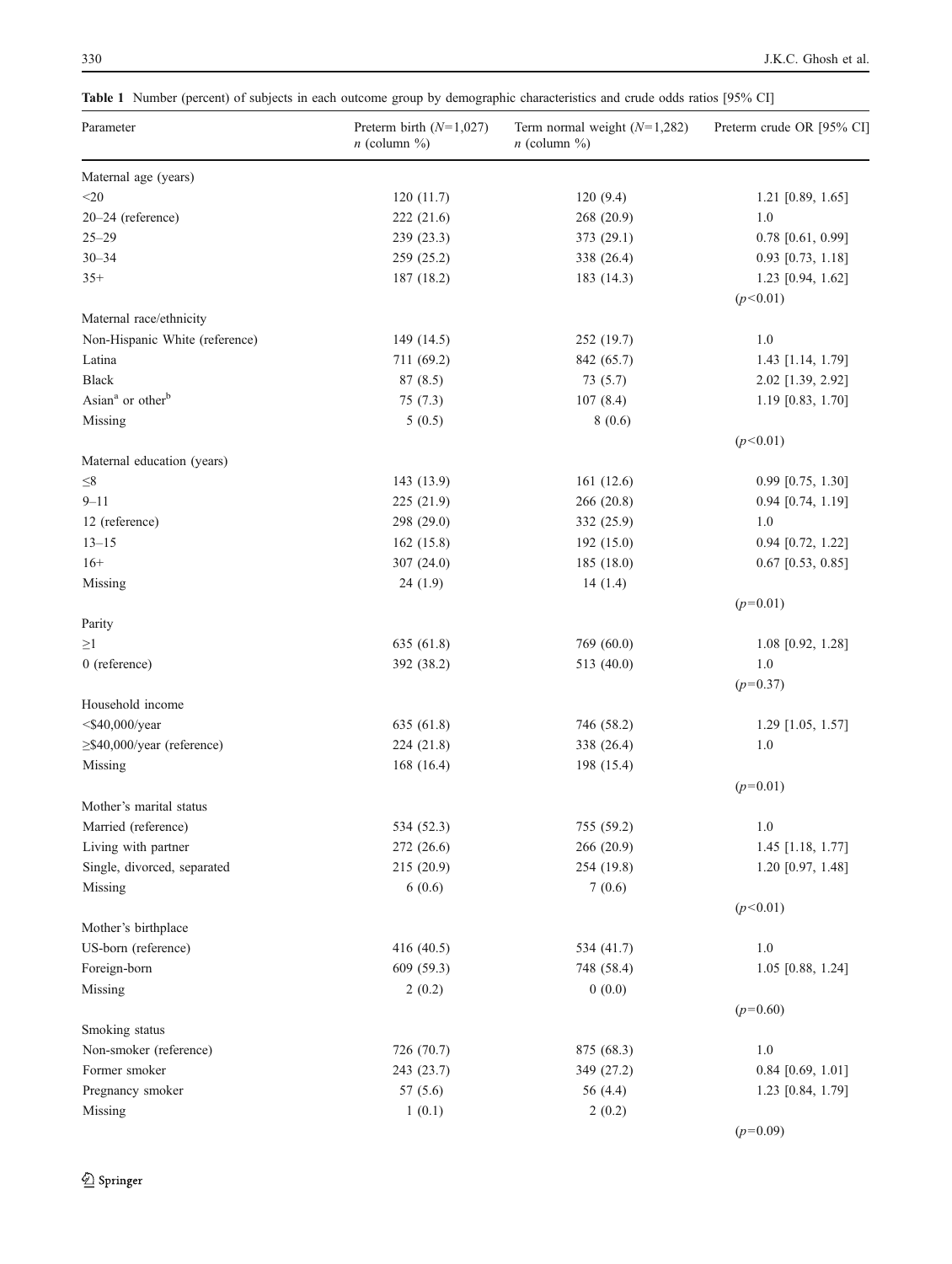#### Table 1 (continued)

| Parameter                                      | Preterm birth $(N=1,027)$<br>$n$ (column $\%$ ) | Term normal weight $(N=1,282)$<br>$n$ (column %) | Preterm crude OR [95% CI] |
|------------------------------------------------|-------------------------------------------------|--------------------------------------------------|---------------------------|
| Alcohol use during pregnancy                   |                                                 |                                                  |                           |
| Yes                                            | 90(8.8)                                         | 111(8.7)                                         | $1.02$ [0.76, 1.36]       |
| No (reference)                                 | 935 (91.0)                                      | 1170 (91.3)                                      | 1.0                       |
| Missing                                        | 2(0.2)                                          | 1(0.1)                                           |                           |
|                                                |                                                 |                                                  | $(p=0.92)$                |
| Prenatal care                                  |                                                 |                                                  |                           |
| Began in 1st trimester (reference)             | 915 (89.1)                                      | 1196 (93.3)                                      | 1.0                       |
| Began after 1st trimester, or no prenatal care | 103(10.1)                                       | 79 (6.2)                                         | $1.70$ [1.26, 2.31]       |
| Missing                                        | 9(0.9)                                          | 7(0.6)                                           |                           |
|                                                |                                                 |                                                  | (p<0.01)                  |
| Primary source of payment for prenatal care    |                                                 |                                                  |                           |
| Private insurance or self pay (reference)      | 394 (38.4)                                      | 557 (43.5)                                       | 1.0                       |
| Other insurance or no insurance <sup>c</sup>   | 632(61.5)                                       | 722 (56.3)                                       | $1.24$ [1.05, 1.46]       |
| Missing                                        | 1(0.1)                                          | 3(0.20)                                          |                           |
|                                                |                                                 |                                                  | $(p=0.01)$                |

<sup>a</sup> Includes Chinese, Japanese, Korean, Vietnamese, Cambodian, Thai, Laotian, Filipino, Indian, other Asian

<sup>b</sup> Includes Native American, Eskimo, Aleut, Hawaiian, Guamanian, Samoan, Pacific Islanders, and others

<sup>c</sup> Includes Medicaid, Medicare, Worker's compensation, Title V, No charge, Medically indigent, Medi-Cal CPS Program, no prenatal care, and other government and non-government programs

other risk factors considered did not change the effect estimates and confidence intervals for the stress measures substantially.

# Results

Nearly 80% of the women in our study were married (55.8%) or living with a partner (23.3%) during their pregnancy, and more than 50% were born outside the US, mostly in Mexico (Table [1\)](#page-3-0). Over 65% identified as Hispanic/Latino, 17% as Non-Hispanic White, 7% as Black, and the remainder of the women were Asian (including Chinese, Japanese, Korean, Vietnamese, Cambodian, Thai, Laotian, Filipino, Indian, other Asian) or Other (Native American and others). Higher odds of preterm birth were seen among Blacks and Latinas, in the youngest and oldest age groups, unmarried women, and women from low-income families. Few women reported smoking or drinking alcohol during pregnancy, and most received prenatal care beginning in the first trimester. Smoking and late start to prenatal care also showed positive associations with preterm birth, but alcohol use showed no association in crude models, likely due to low frequency.

Only 8% of women had low support scores, and 37% and 14% reported moderate and high levels of chronic stress, respectively. Twenty-nine percent reported having experienced one of the six stressful life events during pregnancy, and 23% reported two or more life events (remainder experienced none). Commonly reported life events included having a serious argument with her partner (30.4%) and having a close person experience substance abuse, medical, or legal trouble (19.0%).

Women reporting low support and/or high levels of chronic stress were more likely to be young, less educated, Black or US-born Latina, single, separated, or divorced, and of low SES (based on household income or prenatal care payment source; Table [2](#page-5-0)). These women were also more likely to report life events during pregnancy. Black mothers reported the most chronic stress (21.6% high stress), as well as having experienced more stressful life events, including experiencing racial discrimination during pregnancy more often than any of the other race groups (5.7%). Women aged 35 or older and those with lower household incomes were also less confident about having a normal birth and more fearful for the health of the baby (results not shown).

Among Latina mothers in our study, 71% were foreignborn, mostly in Mexico. However, US-born Latinas reported more life events during pregnancy (29.6% with 2+ events, compared to 19.1% of foreign-borns) and somewhat higher chronic stress (19.1% vs. 14.9% of foreign-borns; Table [3](#page-6-0)). US-born Latina mothers were also more than twice as likely to report having low support (14.3%) compared to foreign-borns (6.2%). However, similar high levels of support were reported among those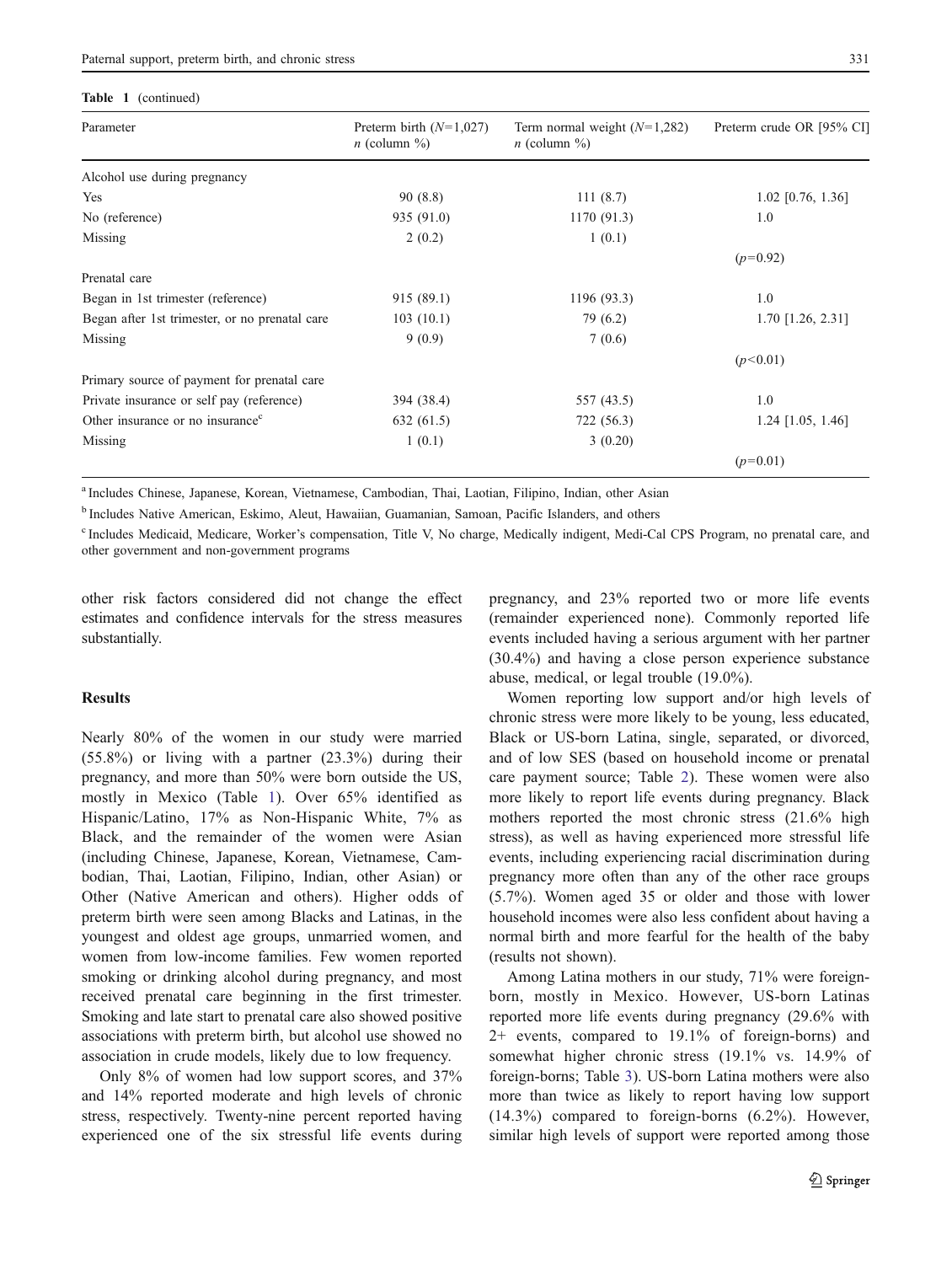<span id="page-5-0"></span>

|  | Table 2 Distributions of paternal support, chronic stress (Perceived Stress Scale), and life event stress by major demographic characteristics |  |  |  |  |  |  |  |  |  |  |  |  |
|--|------------------------------------------------------------------------------------------------------------------------------------------------|--|--|--|--|--|--|--|--|--|--|--|--|
|--|------------------------------------------------------------------------------------------------------------------------------------------------|--|--|--|--|--|--|--|--|--|--|--|--|

|                                                 | Low<br>paternal                 | Moderate-to-<br>high paternal | Low<br>chronic                 | Moderate<br>chronic stress | High<br>chronic                | No life<br>events    | 1 life<br>event      | $2+$ life<br>events  |
|-------------------------------------------------|---------------------------------|-------------------------------|--------------------------------|----------------------------|--------------------------------|----------------------|----------------------|----------------------|
|                                                 | support<br><i>n</i> (row $\%$ ) | support<br>$n$ (row $\%$ )    | stress<br>$n \text{ (row } \%$ | $n \text{ (row } \%$       | stress<br>$n \text{ (row } \%$ | <i>n</i> (row $\%$ ) | $n \text{ (row } \%$ | $n \text{ (row } \%$ |
| Maternal age (years)                            |                                 |                               |                                |                            |                                |                      |                      |                      |
| $<$ 20                                          | 35(15.5)                        | 191 (84.5)                    | 90 (39.7)                      | 89 (39.2)                  | 48 (21.2)                      | 104(45.2)            | 67(29.1)             | 59 (25.7)            |
| $20 - 24$                                       | 41 $(8.5)$                      | 439 (91.5)                    | 182 (38.5)                     | 205 (43.3)                 | 86 (18.2)                      | 208 (43.6)           | 138 (28.9)           | 131(27.5)            |
| $25 - 29$                                       | 41 (6.9)                        | 557 (93.1)                    | 291 (48.7)                     | 202 (33.8)                 | 104 (17.4)                     | 278 (46.4)           | 187 (31.2)           | 134 (22.4)           |
| $30 - 34$                                       | 28(4.8)                         | 555 (95.2)                    | 316 (54.4)                     | 210 (36.1)                 | 55 $(9.5)$                     | 309 (52.8)           | 169 (28.9)           | 107(18.3)            |
| $35+$                                           | 33(9.2)                         | 325 (90.8)                    | 211 (58.8)                     | 119(33.2)                  | 29(8.1)                        | 190(52.3)            | 97(26.7)             | 76 (20.9)            |
| Maternal race/ethnicity                         |                                 |                               |                                |                            |                                |                      |                      |                      |
| Non-Hispanic White                              | 18(4.6)                         | 374 (95.4)                    | 262 (66.2)                     | 104(26.3)                  | 30(7.6)                        | 209 (52.6)           | 108(27.2)            | 80 (20.2)            |
| Latina                                          | 130(8.6)                        | 1384 (91.4)                   | 668 (44.4)                     | 593 (39.5)                 | 242 (16.1)                     | 744 (49.1)           | 435 (28.7)           | 336 (22.2)           |
| <b>Black</b>                                    | 21(13.9)                        | 130(86.1)                     | 65(42.5)                       | 55 (36.0)                  | 33 (21.6)                      | 39(24.8)             | 59 (37.6)            | 59 (37.6)            |
| Asian <sup>a</sup> or other <sup>b</sup>        | 9(5.1)                          | 166 (94.9)                    | 91 (52.9)                      | 65 (37.8)                  | 16(9.3)                        | 88 (50.9)            | 55 (31.8)            | 30(17.3)             |
| Maternal education (years)                      |                                 |                               |                                |                            |                                |                      |                      |                      |
| $\leq 8$                                        | 16(5.4)                         | 278 (94.6)                    | 113 (38.8)                     | 135 (46.4)                 | 43 (14.8)                      | 184 (61.7)           | 69 (23.2)            | 45(15.1)             |
| $9 - 11$                                        | 57(12.2)                        | 412 (87.9)                    | 185 (39.4)                     | 196 (41.7)                 | 89 (18.9)                      | 232 (49.0)           | 141 (29.8)           | 101(21.3)            |
| 12                                              | 58 (9.4)                        | 557 (90.6)                    | 270 (44.1)                     | 245 (40.0)                 | 98 (16.0)                      | 250 (40.9)           | 197 (32.2)           | 165(27.0)            |
| $13 - 15$                                       | 28(8.1)                         | 320 (92.0)                    | 184 (53.3)                     | 104(30.1)                  | 57(16.5)                       | 146(41.7)            | 106(30.3)            | 98 (28.0)            |
| $16+$                                           | 17(3.5)                         | 465 (96.5)                    | 321 (66.5)                     | 132 (27.3)                 | 30(6.2)                        | 261 (53.7)           | 132(27.2)            | 93 (19.1)            |
| Parity                                          |                                 |                               |                                |                            |                                |                      |                      |                      |
| $\geq1$                                         | 107(7.8)                        | 1263 (92.2)                   | 626 (45.9)                     | 537 (39.4)                 | 201 (14.7)                     | 654 (47.8)           | 402 (29.4)           | 312 (22.8)           |
| $\overline{0}$                                  | 71(8.1)                         | 804 (91.9)                    | 464 (53.2)                     | 288 (33.0)                 | 121(13.9)                      | 435 $(49.1)$         | 256 (28.9)           | 195(22.0)            |
| Household income                                |                                 |                               |                                |                            |                                |                      |                      |                      |
| $<$ \$40,000/year                               | 133(9.9)                        | 1212(90.1)                    | 576 (43.0)                     | 543 (40.5)                 | 222 (16.6)                     | 599 (44.5)           | 396 (29.4)           | 351(26.1)            |
| $\geq$ \$40,000/year                            | 11(2.0)                         | 542 (98.0)                    | 369 (66.5)                     | 150 (27.0)                 | 36(6.5)                        | 301 (54.0)           | 158 (28.4)           | 98 (17.6)            |
| Marital status                                  |                                 |                               |                                |                            |                                |                      |                      |                      |
| Single, separated,<br>or divorced               | 117(26.7)                       | 321 (73.3)                    | 153 (33.7)                     | 186 (41.0)                 | 115(25.3)                      | 148 (33.0)           | 159 (35.4)           | 142 (31.6)           |
| Living together                                 | 36(6.8)                         | 491 (93.2)                    | 237 (46.1)                     | 207 (40.3)                 | 70(13.6)                       | 247 (46.9)           | 135 (25.6)           | 145(27.5)            |
| Married                                         | 23(1.8)                         | 1248 (98.2)                   | 698 (55.4)                     | 428 (34.0)                 | 133 (10.6)                     | 691 (54.5)           | 360 (28.4)           | 218 (17.2)           |
| Primary source of payment<br>for prenatal care  |                                 |                               |                                |                            |                                |                      |                      |                      |
| Private insurance or<br>self pay                | 48 (5.2)                        | 884 (94.9)                    | 554 (59.6)                     | 287 (30.9)                 | 88 (9.5)                       | 469 (49.9)           | 273 (29.0)           | 198(21.1)            |
| Other insurance or no<br>insurance <sup>c</sup> | 130(9.9)                        | 1179 (90.1)                   | 535 (41.0)                     | 536 (41.1)                 | 234 (17.9)                     | 618 (47.2)           | 384 (29.3)           | 308 (23.5)           |

<sup>a</sup> Includes Chinese, Japanese, Korean, Vietnamese, Cambodian, Thai, Laotian, Filipino, Indian, other Asian

<sup>b</sup> Includes Native American, Eskimo, Aleut, Hawaiian, Guamanian, Samoan, Pacific Islanders, and others

<sup>c</sup> Includes Medicaid, Medicare, Worker's compensation, Title V, No charge, Medically indigent, Medi-Cal CPS Program, no prenatal care, and other government and non-government programs

with higher household incomes, and those who were married. Support levels for foreign-born Latinas remained consistently high across levels of individual demographic factors, except for mothers who were single, separated, or divorced, and those less than 20 years old. For US-born Latinas, support levels varied by demographic factors, with maternal education, household income, marital status, and prenatal care payment source being particularly influential factors.

High levels of chronic stress increased the odds of preterm birth by approximately 50% (crude odds ratio [cOR] 1.52 [95%CI 1.19, 1.96]; Table [4](#page-8-0)), and both measures of pregnancy anxiety were associated with increased preterm birth risk. Contrary to this, stressful life events appeared to be slightly protective (two to six life events adjusted odds ratio [aOR] 0.78 [95% CI 0.62, 0.99]). Individual life event items showed no associations with preterm birth, but only a few major life events were assessed.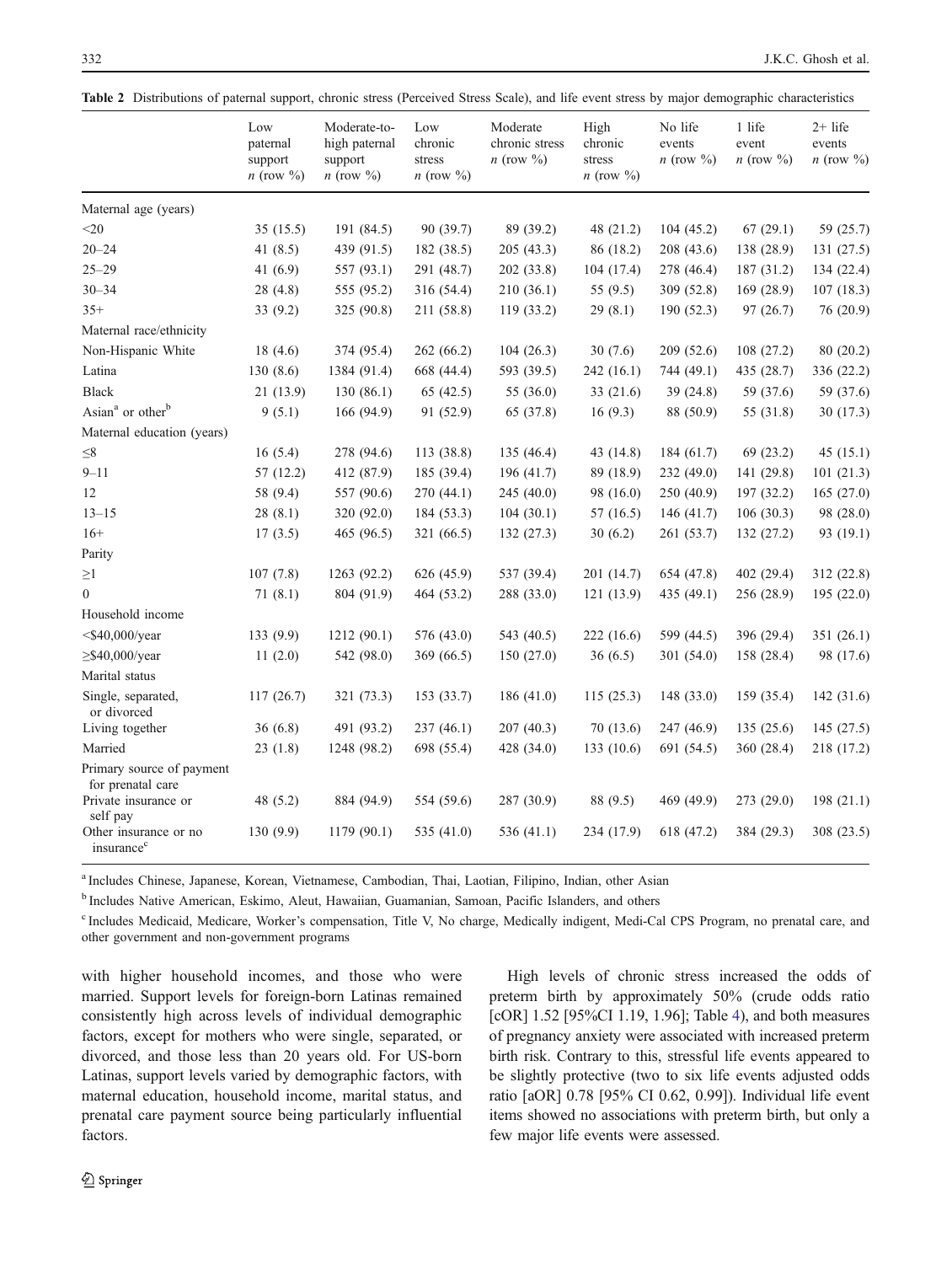<span id="page-6-0"></span>Table 3 Distributions of paternal support, chronic stress (Perceived Stress Scale), and life event stress by major demographic characteristics among US-born and foreign-born Latinas

|                                                                                    | Low<br>paternal<br>support<br>$n \text{ (row } \%$ | Moderate-to-<br>high paternal<br>support<br>$n \text{ (row } \%$ | Low<br>chronic<br>stress<br>$n \text{ (row } \%$ | Moderate<br>chronic<br>stress<br>$n \text{ (row } \%$ | High<br>chronic<br>stress<br><i>n</i> (row $\%$ ) | No life<br>events<br><i>n</i> (row $\%$ ) | 1 life<br>event<br><i>n</i> (row $\%$ ) | $2+$ life<br>events<br><i>n</i> (row $\%$ ) |
|------------------------------------------------------------------------------------|----------------------------------------------------|------------------------------------------------------------------|--------------------------------------------------|-------------------------------------------------------|---------------------------------------------------|-------------------------------------------|-----------------------------------------|---------------------------------------------|
| <b>US-born Latinas</b>                                                             |                                                    |                                                                  |                                                  |                                                       |                                                   |                                           |                                         |                                             |
| Maternal age (years)                                                               |                                                    |                                                                  |                                                  |                                                       |                                                   |                                           |                                         |                                             |
| $<$ 20 $\,$                                                                        | 15(17.4)                                           | 71 (82.6)                                                        | 43 (47.8)                                        | 31(34.4)                                              | 16(17.8)                                          | 38 (36.9)                                 | 29(32.6)                                | 21(23.6)                                    |
| $20 - 24$                                                                          | 22(14.7)                                           | 128(85.3)                                                        | 55 (37.4)                                        | 66 (44.9)                                             | 26(17.7)                                          | 93 (39.4)                                 | 52(35.1)                                | 50 (33.8)                                   |
| $25 - 29$                                                                          | 17(13.2)                                           | 112(86.8)                                                        | 62(48.1)                                         | 36(27.9)                                              | 31(24.0)                                          | 129(43.6)                                 | 42 (32.8)                               | 41 (32.0)                                   |
| $30 - 34$                                                                          | 7(11.9)                                            | 52 (88.1)                                                        | 32(53.3)                                         | 20(33.3)                                              | 8(13.3)                                           | 135(49.5)                                 | 13(22.0)                                | 17(28.8)                                    |
| $35+$                                                                              | 2(12.5)                                            | 14 (87.5)                                                        | 8(53.3)                                          | 4(26.7)                                               | 3(20.0)                                           | 73 (47.4)                                 | 6(40.0)                                 | 1(6.7)                                      |
| Maternal education (years)                                                         |                                                    |                                                                  |                                                  |                                                       |                                                   |                                           |                                         |                                             |
| $\leq\!\!8$                                                                        | 2(33.3)                                            | 4(66.7)                                                          | 4(57.1)                                          | 2(28.6)                                               | 1(14.3)                                           | 107(38.1)                                 | 2(28.6)                                 | 2(28.6)                                     |
| $9 - 11$                                                                           | 21(18.8)                                           | 91 (81.3)                                                        | 37(33.0)                                         | 48 (42.9)                                             | 27(24.1)                                          | 135(42.9)                                 | 44 (39.6)                               | 25(22.5)                                    |
| 12                                                                                 | 27(14.4)                                           | 160(85.6)                                                        | 79 (42.3)                                        | 74 (39.6)                                             | 34(18.2)                                          | 135 (45.2)                                | 58 (31.5)                               | 62 (33.7)                                   |
| $13 - 15$                                                                          | 10(10.6)                                           | 84 (89.4)                                                        | 55 $(59.1)$                                      | 22(23.7)                                              | 16(17.2)                                          | 47(51.1)                                  | 29(30.5)                                | 30(31.6)                                    |
| $16+$                                                                              | 3(7.9)                                             | 35(92.1)                                                         | 24(61.5)                                         | 9(23.1)                                               | 6(15.4)                                           | 36(58.1)                                  | 7(18.0)                                 | 10(25.6)                                    |
| Parity                                                                             |                                                    |                                                                  |                                                  |                                                       |                                                   |                                           |                                         |                                             |
| $\geq$ 1                                                                           | 37(14.3)                                           | 221 (85.7)                                                       | 108 (42.4)                                       | 94 (36.9)                                             | 53 (20.8)                                         | 313(42.1)                                 | 81 (32.3)                               | 78 (31.1)                                   |
| $\mathbf{0}$                                                                       | 26(14.3)                                           | 156 (85.7)                                                       | 92 (49.5)                                        | 63 (33.9)                                             | 31(16.7)                                          | 155 (48.6)                                | 61 (32.5)                               | 52 (27.7)                                   |
| Household income                                                                   |                                                    |                                                                  |                                                  |                                                       |                                                   |                                           |                                         |                                             |
| $<$ \$40,000/year                                                                  | 45(15.2)                                           | 251 (84.8)                                                       | 118 (39.9)                                       | 116(39.2)                                             | 62(21.0)                                          | 341 (43.9)                                | 94 (31.8)                               | 103 (34.8)                                  |
| $\geq$ \$40,000/year                                                               | 2(2.6)                                             | 76 (97.4)                                                        | 56 (71.8)                                        | 16(20.5)                                              | 6(7.7)                                            | 44 $(57.1)$                               | 18 (23.4)                               | 17(22.1)                                    |
| Marital status                                                                     |                                                    |                                                                  |                                                  |                                                       |                                                   |                                           |                                         |                                             |
| Single, separated,<br>or divorced                                                  | 44 (33.1)                                          | 89 (66.9)                                                        | 45(33.1)                                         | 55 (40.4)                                             | 36(26.5)                                          | 50 (28.7)                                 | 51 (38.4)                               | 40(30.1)                                    |
| Living together                                                                    | 15(12.5)                                           | 105(87.5)                                                        | 56 $(47.1)$                                      | 46 (38.7)                                             | 17(14.3)                                          | 151 (46.8)                                | 36(30.5)                                | 44 (37.3)                                   |
| Married                                                                            | 4(2.2)                                             | 182 (97.9)                                                       | 99 (53.5)                                        | 55 (29.7)                                             | 31(16.8)                                          | 266 (47.6)                                | 54 (28.9)                               | 46 (24.6)                                   |
| Primary source of payment<br>for prenatal care<br>Private insurance<br>or self pay | 18(9.2)                                            | 177(90.8)                                                        | 104(53.6)                                        | 65 (33.5)                                             | 25(12.9)                                          | 103(52.0)                                 | 54 (27.8)                               | 57 (29.4)                                   |
| Other insurance or<br>no insurance <sup>a</sup><br>Foreign-born Latinas            | 45 (18.4)                                          | 200 (81.6)                                                       | 96 (38.9)                                        | 92 (37.3)                                             | 59 (23.9)                                         | 365(42.3)                                 | 88 (35.9)                               | 73 (29.8)                                   |
| Maternal age (years)                                                               |                                                    |                                                                  |                                                  |                                                       |                                                   |                                           |                                         |                                             |
| $<$ 20                                                                             | 13(12.3)                                           | 93 (87.7)                                                        | 38 (36.9)                                        | 43 (41.8)                                             | 22(21.4)                                          | 52 (49.5)                                 | 28 (26.7)                               | 25(23.8)                                    |
| $20 - 24$                                                                          | 11(4.6)                                            | 228 (95.4)                                                       | 93 (39.4)                                        | 105(44.5)                                             | 38(16.1)                                          | 136 (56.7)                                | 59 (24.6)                               | 45 (18.8)                                   |
| $25 - 29$                                                                          | 14(4.7)                                            | 286 (95.3)                                                       | 129(43.6)                                        | 114(38.5)                                             | 53 (17.9)                                         | 156 (52.4)                                | 86 (28.9)                               | 56 (18.8)                                   |
| $30 - 34$                                                                          | 12(4.4)                                            | 260 (95.6)                                                       | 135 (49.5)                                       | 110(40.3)                                             | 28(10.3)                                          | 147(53.5)                                 | 77 (28.0)                               | 51 (18.6)                                   |
| $35+$                                                                              | 17(10.8)                                           | 140 (89.2)                                                       | 73 (47.4)                                        | 64 (41.6)                                             | 17(11.0)                                          | 86 (54.4)                                 | 43 (27.2)                               | 29 (18.4)                                   |
| Maternal education (years)                                                         |                                                    |                                                                  |                                                  |                                                       |                                                   |                                           |                                         |                                             |
| $\leq\!\!8$                                                                        | 14(4.9)                                            | 271 (95.1)                                                       | 107(38.1)                                        | 132(47.0)                                             | 42 $(15.0)$                                       | 179 (62.2)                                | 66 (22.9)                               | 43 (14.9)                                   |
| $9 - 11$                                                                           | 23(7.3)                                            | 294 (92.7)                                                       | 135 (42.9)                                       | 132(41.9)                                             | 48 (15.2)                                         | 180(56.3)                                 | 85 (26.6)                               | 55 (17.2)                                   |
| 12                                                                                 | 20(6.7)                                            | 280 (93.3)                                                       | 135(45.2)                                        | 119(39.8)                                             | 45(15.1)                                          | 136(45.6)                                 | 93 (31.2)                               | 69 (23.2)                                   |
| $13 - 15$                                                                          | 4(4.3)                                             | 90 (95.7)                                                        | 47(51.1)                                         | 29(31.5)                                              | 16(17.4)                                          | 44 (46.8)                                 | 26 (27.7)                               | 24 (25.5)                                   |
| $16+$                                                                              | 5(7.9)                                             | 58 (92.1)                                                        | 36(58.1)                                         | 21(33.9)                                              | 5(8.1)                                            | 32 (51.6)                                 | 15(24.2)                                | 15(24.2)                                    |
| Parity                                                                             |                                                    |                                                                  |                                                  |                                                       |                                                   |                                           |                                         |                                             |
| $\geq$ 1                                                                           | 44 (5.9)                                           | 701 (94.1)                                                       | 313 (42.1)                                       | 322(43.3)                                             | 108(14.5)                                         | 397 (53.1)                                | 214 (28.6)                              | 137(18.3)                                   |
| $\boldsymbol{0}$                                                                   | 23(7.0)                                            | 306 (93.0)                                                       | 155 (48.6)                                       | 114(35.7)                                             | 50 (15.7)                                         | 180 (54.9)                                | 79 (24.1)                               | 69 (21.0)                                   |
| Household income                                                                   |                                                    |                                                                  |                                                  |                                                       |                                                   |                                           |                                         |                                             |
| $<$ \$40,000/year                                                                  | 52 $(6.7)$                                         | 730 (93.4)                                                       | 341 (43.9)                                       | 320 (41.2)                                            | 116 (14.9)                                        | 404(51.5)                                 | 219 (27.9)                              | 161(20.5)                                   |
| $\geq$ \$40,000/year                                                               | 1(1.3)                                             | 76 (98.7)                                                        | 44 (57.1)                                        | 26(33.8)                                              | 7(9.1)                                            | 43 (55.8)                                 | 22 (28.6)                               | 12(15.6)                                    |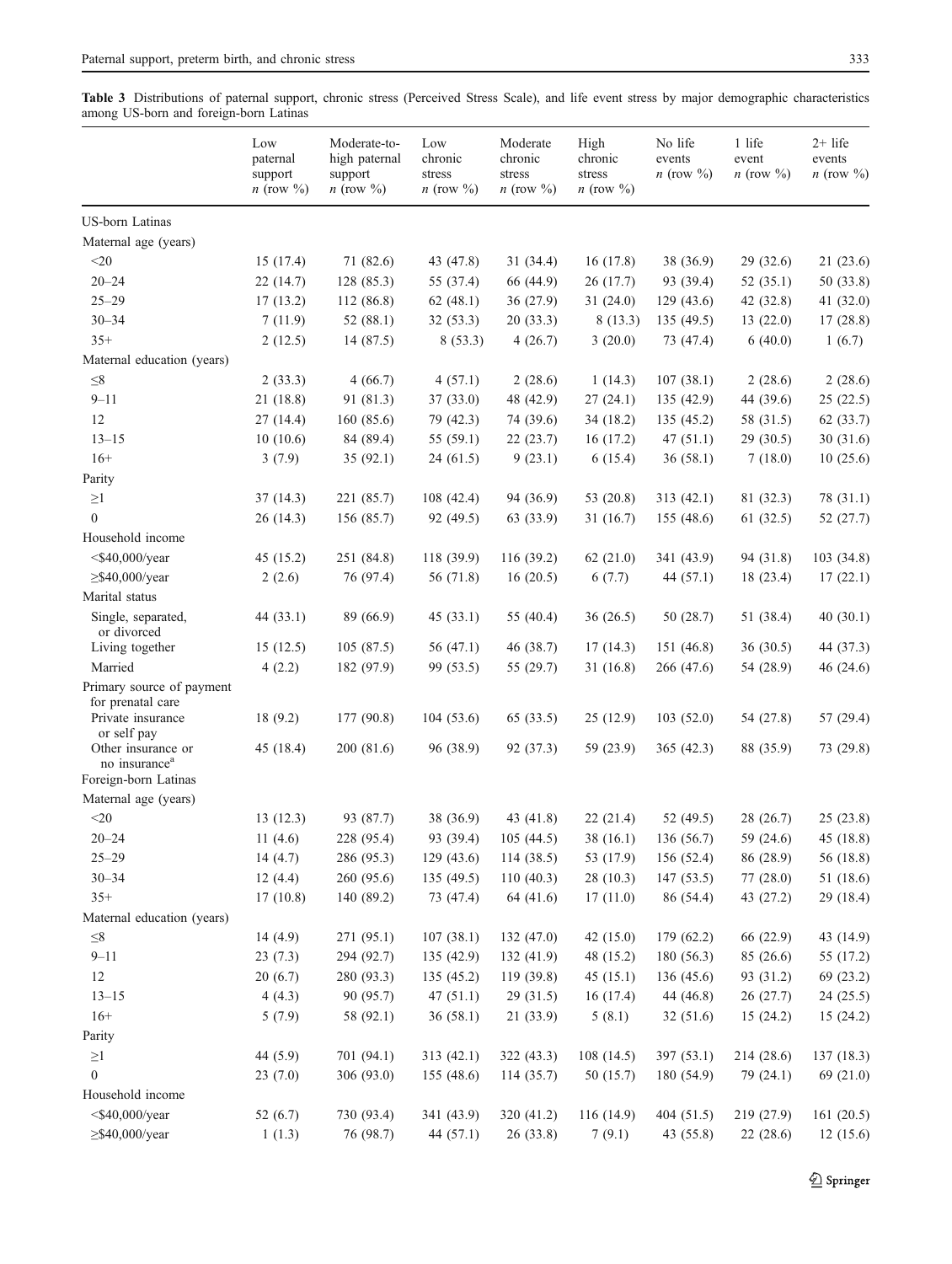# Table 3 (continued)

|                                                 | Low<br>paternal<br>support<br><i>n</i> (row $\%$ ) | Moderate-to-<br>high paternal<br>support<br><i>n</i> (row $\%$ ) | Low<br>chronic<br>stress<br><i>n</i> (row $\%$ ) | Moderate<br>chronic<br>stress<br>$n \text{ (row } \%$ | High<br>chronic<br>stress<br>$n \text{ (row } \%$ | No life<br>events<br><i>n</i> (row $\%$ ) | 1 life<br>event<br>$n \text{ (row } \%$ | $2+$ life<br>events<br>$n \text{ (row } \%$ |
|-------------------------------------------------|----------------------------------------------------|------------------------------------------------------------------|--------------------------------------------------|-------------------------------------------------------|---------------------------------------------------|-------------------------------------------|-----------------------------------------|---------------------------------------------|
| Marital status                                  |                                                    |                                                                  |                                                  |                                                       |                                                   |                                           |                                         |                                             |
| Single, separated,<br>or divorced               | 37(22.2)                                           | 130(77.8)                                                        | 50 (28.7)                                        | 80(46.0)                                              | 44 $(25.3)$                                       | 69 (40.6)                                 | 52 (30.6)                               | 49 $(28.8)$                                 |
| Living together                                 | 17(5.1)                                            | 318 (94.9)                                                       | 151 (46.8)                                       | 134(41.5)                                             | 38 (11.8)                                         | 184 (54.8)                                | 80 (23.8)                               | 72(21.4)                                    |
| Married                                         | 12(2.1)                                            | 556 (97.9)                                                       | 266 (47.6)                                       | 220(39.4)                                             | 73(13.1)                                          | 321 (56.9)                                | 159 (28.2)                              | 84 (14.9)                                   |
| Primary source of payment<br>for prenatal care  |                                                    |                                                                  |                                                  |                                                       |                                                   |                                           |                                         |                                             |
| Private insurance or<br>self pay                | 10(5.0)                                            | 192(95.1)                                                        | 103(52.0)                                        | 73 (36.9)                                             | 22(11.1)                                          | 107(53.0)                                 | 60(29.7)                                | 35(17.3)                                    |
| Other insurance or<br>no insurance <sup>a</sup> | 57 (6.6)                                           | 812 (93.4)                                                       | 365(42.3)                                        | 361 (41.9)                                            | 136 (15.8)                                        | 469 (53.9)                                | 232(26.6)                               | 170(19.5)                                   |

<sup>a</sup> Includes Medicaid, Medicare, Worker's compensation, Title V, No charge, Medically indigent, Medi-Cal CPS Program, no prenatal care, and other government and non-government programs

Effect sizes of the various stress measures were similar comparing US- and foreign-born Latinas, except US-born Latinas appeared to have stronger associations between high chronic stress and preterm birth. In adjusted models, high chronic stress was associated with an 83% increased odds of preterm birth (95%CI 1.08, 3.11) among US-born Latinas, compared to a small and statistically not significant 26% increased odds among foreign-born Latinas (95%CI 0.89, 1.87; Table [4\)](#page-8-0), with a  $p$  for interaction =0.17 between birthplace and high chronic stress. There appeared to be no difference in the effect of support on foreign-born Latinas (aOR 0.97 [95%CI 0.57, 1.64]) and US-born Latinas (aOR 0.80 [95%CI 0.45, 1.44]; *p* for interaction = 0.23 between birthplace and support).

Odds of preterm birth decreased with better support in both crude (cOR 0.67 [95%CI 0.50, 0.91]) and adjusted models (aOR 0.73 [95%CI 0.52, 1.01]). To test whether support modified the stress-outcome response, we stratified models of chronic stress by support, adjusting for age, race/ ethnicity, and marital status. Paternal support appeared to mitigate the effects of chronic stress on preterm birth, although confidence intervals were wide. Among women lacking support, those experiencing moderate-to-high levels of chronic stress had higher odds of preterm birth (aOR 2.15 [95%CI 0.92, 5.03]) compared to those with low stress. In contrast, chronic stress did not increase the risk of preterm birth within the group of women with moderate-tohigh support (aOR 1.13 [95%CI 0.94, 1.35]). Using interaction terms in our adjusted regression models with a main effect for chronic stress but no main effect for support resulted in a p value of 0.14 for the interaction term. The odds ratios for preterm birth for the other stress measures were similar across the two support strata.

## Discussion

Our study is the first to provide information on paternal support and several types of stress in a large-scale epidemiologic study of adverse birth outcomes, and may be especially informative for studying US-born and immigrant Latina populations in the US. We found low paternal support and chronic stress during pregnancy to be potential risk factors for preterm birth, while women with moderate-to-high levels of support had better outcomes than those with low support. While adjusting for chronic stress and pregnancy anxiety measures moved the effect estimates for paternal support toward the null, the adjusted odds ratios still suggest a protective effect of partner support on preterm birth. Stressful life events were not related to preterm birth risk in our data.

Our study replicated findings from our previous studies of preterm birth using the same PSS and similar measures of pregnancy anxiety (Committee on Understanding Premature Birth and Assuring Healthy Outcomes [2007](#page-11-0); Lobel et al. [1992](#page-11-0); Rini et al. [1999](#page-11-0)). A recent North Carolina study also found an increased risk of preterm birth with increased pregnancy anxiety and depression, but did not measure chronic stress (Dole et al., [2003](#page-11-0)). Although measures of chronic stress and pregnancy anxiety differed somewhat across studies, published studies are suggestive of a positive association with preterm birth similar to ours (Borders et al. [2007](#page-11-0)).

Previous studies of life event stress have reported both positive or null associations with preterm birth (Committee on Understanding Premature Birth and Assuring Healthy Outcomes [2007](#page-11-0); Dunkel-Schetter and Glynn [2010;](#page-11-0) Hoffman and Hatch [1996;](#page-11-0) Khashan et al. [2009](#page-11-0); Lu and Chen [2004;](#page-11-0)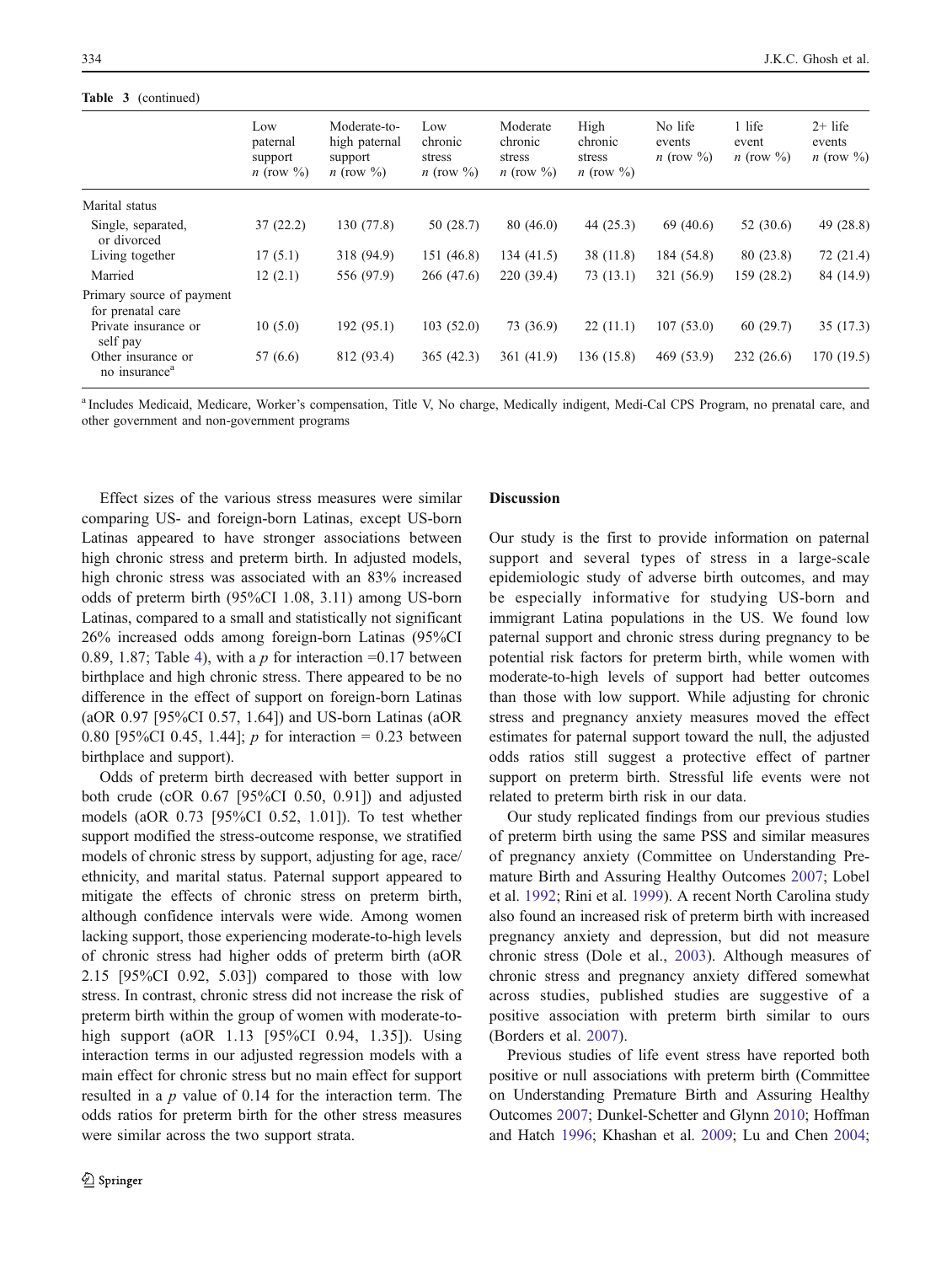<span id="page-8-0"></span>

| Latinas $(n=1,208)$                                              | Table 4 Odds ratios and 95% confidence intervals for crude and adjusted models for measures of stress and support in the entire cohort $(n=2,309)$ , US-bom Latinas $(n=499)$ , and foreign-bom |                                                               |                                                                                  |                                                   |                                                                 |                                                                                |                                                         |                                                                         |                                                                                        |
|------------------------------------------------------------------|-------------------------------------------------------------------------------------------------------------------------------------------------------------------------------------------------|---------------------------------------------------------------|----------------------------------------------------------------------------------|---------------------------------------------------|-----------------------------------------------------------------|--------------------------------------------------------------------------------|---------------------------------------------------------|-------------------------------------------------------------------------|----------------------------------------------------------------------------------------|
|                                                                  | ratio [95% CI]<br>Entire cohort<br>crude odds                                                                                                                                                   | adjusted <sup>a</sup> odds<br>ratio [95% CI]<br>Entire cohort | ratio [95% CI]<br>support <sup>b</sup> odds<br>re cohort<br>adjusted for<br>Enti | Latinas crude<br>odds ratio<br>[D %56.<br>US-born | US-born Latinas<br>adjusted <sup>a</sup> odds<br>ratio [95% CI] | US-born Latinas<br>ratio [95% CI]<br>support <sup>b</sup> odds<br>adjusted for | Latinas crude<br>Foreign-born<br>odds ratio<br>[95% CI] | Latinas adjusted <sup>a</sup><br>Foreign-born<br>odds ratio<br>[95% CI] | Latinas adjusted<br>Foreign-born<br>for support <sup>b</sup><br>odds ratio<br>[95% CI] |
| Chronic stress<br>(PSS)                                          |                                                                                                                                                                                                 |                                                               |                                                                                  |                                                   |                                                                 |                                                                                |                                                         |                                                                         |                                                                                        |
| Moderate stress<br>(reference)<br>Low stress                     | 1.11 [0.93, 1.33]<br>1.0                                                                                                                                                                        | 1.07 [0.89, 1.30]<br>1.0                                      | 1.06 [0.88, 1.29]<br>1.0                                                         | 1.18 [0.78, 1.80]<br>$\frac{0}{1}$                | 1.08 [0.70, 1.67]<br>1.0                                        | 1.09 [0.70, 1.68]<br>1.0                                                       | 1.02 [0.79, 1.33]<br>1.0                                | 1.06 [0.81, 1.39]<br>1.0                                                | 1.03 [0.79, 1.35]<br>1.0                                                               |
| High stress                                                      | 1.52 [1.19, 1.96]                                                                                                                                                                               | 1.51 [1.16, 1.96]                                             | 1.46 [1.11, 1.92]                                                                | 1.86 [1.11, 3.11]                                 | $1.83$ [1.08, 3.11]                                             | $1.78$ [1.03, 3.07]                                                            | 1.17 [0.81, 1.68]                                       | 1.29 [0.89, 1.87]                                                       | 1.26 [0.85, 1.85]                                                                      |
| Stressful life                                                   | (p<0.01)                                                                                                                                                                                        | $(p=0.01)$                                                    | $(p=0.02)$                                                                       | $(p=0.06)$                                        | $(p=0.27)$                                                      | $(p=0.11)$                                                                     | $(p=0.69)$                                              | $(p=0.42)$                                                              | $(p=0.51)$                                                                             |
| No stressful life<br>events                                      | 1.0                                                                                                                                                                                             | 1.0                                                           | 1.0                                                                              | 1.0                                               | $1.0\,$                                                         | 1.0                                                                            | $1.0\,$                                                 | 1.0                                                                     | $1.0\,$                                                                                |
| 1 stressful life<br>(reference)<br>events                        | 0.95 [0.78, 1.16]                                                                                                                                                                               | 0.92 [0.75, 1.12]                                             | 0.89 [0.72, 1.08]                                                                | 1.18 [0.76, 1.85]                                 | 1.10 [0.69, 1.74]                                               | $0.97$ [0.61, 1.56]                                                            | $0.78$ [0.59, 1.04]                                     | $0.79$ [0.59, 1.05]                                                     | $0.79$ [0.59, 1.05]                                                                    |
| 2-6 stressful life<br>event                                      | $0.94$ [0.76, 1.16]                                                                                                                                                                             | $0.87$ [0.70, 1.09]                                           | $0.78$ [0.62, 0.99]                                                              | $0.85$ [0.54, 1.35]                               | $0.80$ [0.50, 1.29]                                             | $0.69$ [0.42, 1.14]                                                            | 0.83 [0.60, 1.15]                                       | $0.82$ [0.59, 1.14]                                                     | $0.76$ [0.54, 1.07]                                                                    |
| events                                                           | $(p=0.79)$                                                                                                                                                                                      | $(p=0.43)$                                                    | $(p=0.10)$                                                                       | $(p=0.40)$                                        | $(p=0.43)$                                                      | $(p=0.28)$                                                                     | $(p=0.19)$                                              | $(p=0.14)$                                                              | $(p=0.14)$                                                                             |
| Very confident<br>Confident of a<br>normal birth                 | 1.0                                                                                                                                                                                             | 1.0                                                           | $\frac{0}{1}$                                                                    | 1.0                                               | 1.0                                                             | 1.0                                                                            | 1.0                                                     | 1.0                                                                     | 1.0                                                                                    |
| (reference)<br>Moderately/<br>somewhat                           | $1.09$ [0.91, 1.31]                                                                                                                                                                             | 1.12 [0.93, 1.36]                                             | 1.14 [0.94, 1.38]                                                                | 1.29 [0.86, 1.93]                                 | 1.32 [0.87, 1.99]                                               | 1.25 [0.83, 1.90]                                                              | $1.07$ [0.81, 1.42]                                     | $1.08$ [0.81, 1.44]                                                     | 1.10 [0.82, 1.48]                                                                      |
| confident<br>Not at all                                          | 1.61 [1.21, 2.15]                                                                                                                                                                               | 1.59 [1.18, 2.12]                                             | 1.57 [1.17, 2.12]                                                                | 1.54 [0.82, 2.88]                                 | 1.48 [0.78, 2.80]                                               | 1.41 [0.73, 2.73]                                                              | 1.34 [0.91, 1.98]                                       | 1.33 [0.90, 1.98]                                                       | 1.36 [0.92, 2.03]                                                                      |
| confident                                                        | (p<0.01)                                                                                                                                                                                        | $(p=0.01)$                                                    | $(p=0.01)$                                                                       | $(p=0.27)$                                        | $(p=0.29)$                                                      | $(p=0.42)$                                                                     | $(p=0.33)$                                              | $(p=0.35)$                                                              | $(p=0.29)$                                                                             |
| Not fearful at all<br>health of the<br>Fearful for the<br>baby   | 1.0                                                                                                                                                                                             | 1.0                                                           | 1.0                                                                              | 1.0                                               | $1.0\,$                                                         | 1.0                                                                            | 1.0                                                     | $1.0\,$                                                                 | 1.0                                                                                    |
| (reference)<br>Moderately<br>somewhat                            | 1.12 [0.93, 1.34]                                                                                                                                                                               | 1.16 [0.96, 1.40]                                             | 1.16 [0.95, 1.40]                                                                | 1.37 [0.90, 2.10]                                 | 1.41 [0.92, 2.16]                                               | 1.40 [0.91, 2.17]                                                              | 1.10 [0.84, 1.44]                                       | 1.10 [0.84, 1.44]                                                       | 1.10 [0.83, 1.45]                                                                      |
| Very fearful<br>fearful                                          | $(p<0.01)$                                                                                                                                                                                      | $1.73$ [1.37, 2.20] $1.75$ [1.37, 2.24]<br>(p<0.01)           | $1.67$ [1.30, 2.14]<br>(p<0.01)                                                  | 1.47 [0.89, 2.43]<br>$(p=0.22)$                   | 1.45 [0.87, 2.40]<br>$(p=0.22)$                                 | 1.39 [0.82, 2.34]<br>$(p=0.26)$                                                | 1.63 [1.17, 2.28]<br>$(p=0.01)$                         | 1.63 [1.16, 2.28]<br>$(p=0.02)$                                         | 1.55 [1.10, 2.19]<br>$(p=0.04)$                                                        |
| Moderate-to-high<br>Support from the<br>baby's father<br>support | $0.67$ [0.50, 0.91]                                                                                                                                                                             | $0.73$ [0.52,1.01]                                            | N/A                                                                              | $0.69$ [0.41, 1.19]                               | $0.80$ [ $0.45$ , 1.44]                                         | $\frac{\lambda}{\lambda}$                                                      | 1.06 [0.65, 1.75]                                       | $0.97$ [0.57, 1.64]                                                     | N/A                                                                                    |

 $\underline{\textcircled{\tiny 2}}$  Springer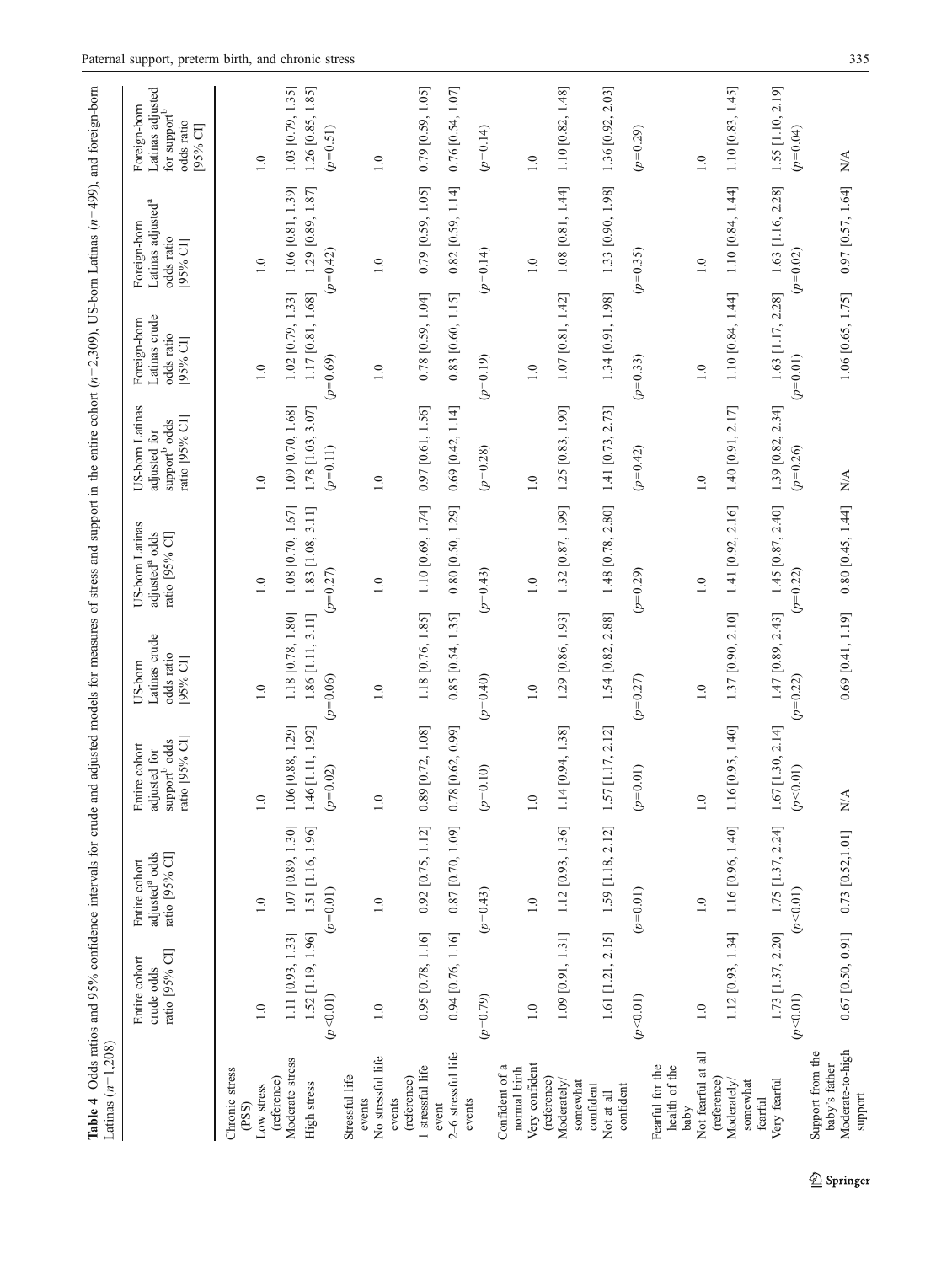| ratio [95% CI]                          | adjusted <sup>a</sup> odds<br>ratio [95% CI] | ratio [95% CI]<br>support <sup>b</sup> odds<br>Entire cohort<br>adjusted for | Latinas crude<br>odds ratio<br>[95% CI]<br>US-born | US-born Latinas<br>adjusted <sup>a</sup> odds<br>ratio [95% CI] | US-born Latinas<br>adjusted for<br>support <sup>b</sup> odds<br>ratio [95% Cl] | Foreign-born<br>Latinas crude<br>odds ratio<br>[95% CI] | Foreign-born<br>Latinas adjusted <sup>a</sup><br>odds ratio<br>[95% CI] | Latinas adjusted<br>Foreign-born<br>for $\text{support}^{\text{b}}$ odds ratio<br>[95% CI] |
|-----------------------------------------|----------------------------------------------|------------------------------------------------------------------------------|----------------------------------------------------|-----------------------------------------------------------------|--------------------------------------------------------------------------------|---------------------------------------------------------|-------------------------------------------------------------------------|--------------------------------------------------------------------------------------------|
| Low support                             |                                              |                                                                              |                                                    |                                                                 |                                                                                |                                                         |                                                                         |                                                                                            |
| $(p=0.06)$<br>$(p=0.01)$<br>(reference) |                                              |                                                                              | $(p=0.18)$                                         | $(p=0.46)$                                                      |                                                                                | $(p=0.81)$                                              | $(p=0.89)$                                                              |                                                                                            |

Nordentoft et al. [1996;](#page-11-0) Obel et al. [2003\)](#page-11-0). In particular, two large-scale studies reported risk increases when life events were weighted according to their perceived impact. First, a prospective study in North Carolina (Dole et al. [2003](#page-11-0) ) reported increased risk with life events with negative impact in primiparae recruited from prenatal clinics at or before 24 –30 weeks of gestation. Similarly, a Danish study of women from a hospital-based antenatal care program found that life events occurring between 16 and 30 weeks of gestation and perceived as highly stressful increased preterm birth risk (Hedegaard et al. [1996\)](#page-11-0). Our null findings are not necessarily surprising. We believe to have selected six life events of most relevance to our participant sample and region. However, it seems likely that we missed identifying some of the most upsetting events because we did not ask about all events of importance during pregnancy, could not weigh each item by its perceived impact, and could not assess which events occurred during the most critical time windows for preterm birth. We would have expected more life events to be recalled by women with adverse birth outcomes in an attempt to explain these outcomes, such that recall bias would have produced biased positive associations and not the reverse as observed here. On the other hand, our study may not have been able to recruit women who experienced the most severe life events (i.e., severe events followed by an adverse pregnancy outcome may have caused some response bias). Nevertheless, our results agree with those previous studies, some prospective, that did not identify an increased risk for life event stress (Hoffman and Hatch [1996;](#page-11-0) Lobel et al. [1992](#page-11-0) ; Nordentoft et al. [1996](#page-11-0); Pagel et al. [1990\)](#page-11-0).

Previous birth outcomes studies of support have generally reported no associations for preterm birth. The Danish (Hedegaard et al. [1996](#page-11-0)) study reported that social support did not buffer the detrimental effects of life event stress on preterm birth. The New Zealand study (Pryor et al. [2003](#page-11-0) ) using the Family Support Scale (Dunst et al. [1984\)](#page-11-0) found no effect of formal social support (e.g., school- or communitybased programs, and professional services) on small for gestational age (SGA) risk, but found that informal social support (e.g., friends, family and partners) was protective for SGA; however, the association disappeared after adjustment for race/ethnicity. A recent Cochrane review of support intervention studies found no effect on gestational age (Hodnett and Fredericks [2003](#page-11-0)). In contrast, our results showed a small moderating effect for support from the baby 's father, even after adjusting for maternal age, race/ ethnicity, and marital status. A North Carolina study of preterm birth found a small buffering effect for general social support on chronic stress (Dole et al. [2003\)](#page-11-0), yet the same group reported no effect of support in a subsequent publication using a subset of the dataset from the earlier study (Dole et al. [2004\)](#page-11-0).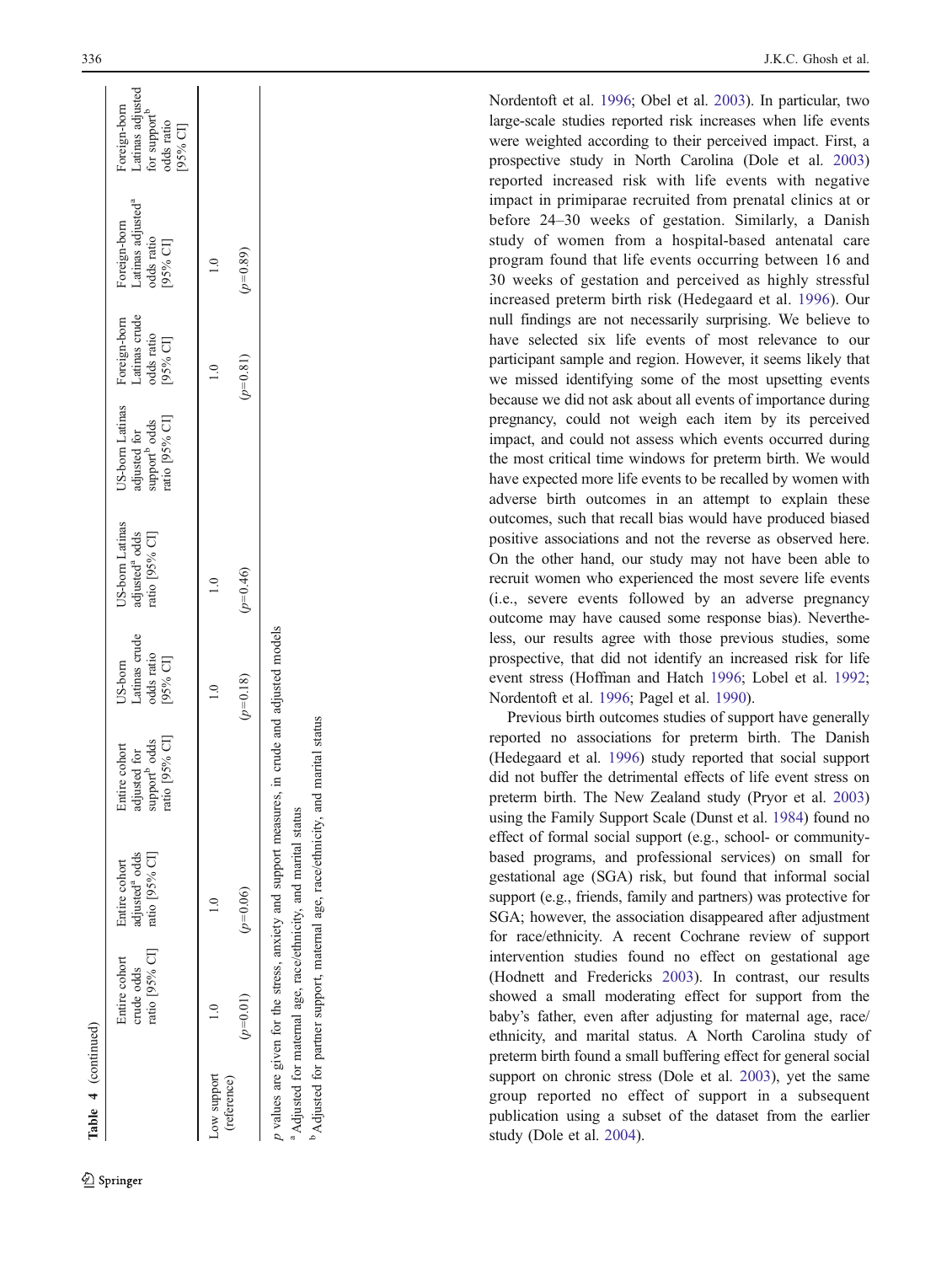There are several important features of our study that differ from previous research, including the type of support we measured and the fact that the majority of our population was Latina. Our study focused only on support from the baby's father, which is suspected to be the most significant source of support in relation to prenatal stress (Rini et al. [2006\)](#page-11-0). However, the relative importance of different forms of support, especially within culturally diverse populations, may be important when interpreting study results and in planning intervention programs.

Studies suggested that non-Latino whites have large support networks of friends, but nevertheless derive emotional and material support primarily from their partners. In contrast, the extended family network is the primary source of support for Latinas (Campos et al. [2008](#page-11-0); Sagrestano et al. [1999\)](#page-11-0). Recent immigrant women with fewer family members living nearby may receive more support from their husbands. In our study, more foreign-born Latinas reported receiving moderate-to-high support from the baby's father, compared to white non-Latina mothers, while US-born Latinas reported lower levels of support. Much of this difference is likely due to higher proportions of Whites and foreign-born Latinas being married, which is strongly associated with better birth outcomes and also highly predictive of partner support (Lee et al. [2006\)](#page-11-0). Consistent with other studies in Los Angeles (Zambrana et al. [1997\)](#page-11-0), we found that US-born Latinas reported more stress of all types than foreign-born Latinas, despite foreign-borns having lower household incomes and being less educated. Over 75% of the US-born Latinas completed our survey in English compared to only 15% of foreign-born Latinas, suggesting a large difference in degree of acculturation. Thus, it is likely that US-born Latinas may have adopted more American beliefs and values, which may influence how they perceive and internalize support and stress.

Recall bias is a potential limitation in all retrospective case–control studies. At the time of the interview, it is possible that mothers caring for a preterm baby may not accurately recall the degree of stress experienced during pregnancy. For measures of pregnancy anxiety and chronic stress, our estimates may be biased upward due to overreporting of stress with case babies. Furthermore, the mothers' assessment of support may also be biased based on their experiences post-delivery, but the direction of this bias is not easily predicted. Mothers were interviewed no more than 3–6 months after the baby's birth to reduce recall bias, and this might also have made the efforts and stress related to taking care of a baby—whether preterm or term—more similar than if we had interviewed them right after birth. Additionally, the pregnancy anxiety measures are more likely to be subject to case status bias because they ask specifically about the pregnancy and the baby. The chronic stress measures ask more generally about the

woman's experiences during pregnancy, and we expect these measures to be less subject to recall bias.

Because study participants were recruited from all registered births based on birth certificate addresses, we were unable to contact a large proportion of the mothers, allowing for potential response bias in our study. We conducted extensive analyses comparing responders, nonresponders, and the overall birth cohort, and found few differences (Ritz et al. [2007\)](#page-11-0). It is plausible, however, that women caring for a preterm baby who experienced high stress were less likely to respond to our survey than those experiencing less stress and caring for a normal weight term baby. Such differential selection would negatively bias the stress measure associations and may explain our null and protective results for life event stress, or attenuate associations observed for chronic stress and pregnancy anxiety. In contrast to many existing birth outcome studies of social support and stress, ours is a truly population-based sample from a large birth cohort rather than a sample of women recruited from prenatal clinics and hospitals. We were able to recruit a large number of Spanish-speaking women  $(n=955$  of the 2,543 EPOS participants), over 95% of whom were foreign-born. Selection bias is also a potential problem in clinic-based case–control studies when the control group is not representative of the base population. Also, pregnant women recruited from clinics may not be representative of all women giving birth in the population. Therefore, despite the potential for response and recall bias in our study, the use of a population-based birth cohort promises higher generalizability of results to similar source populations.

As with all birth-certificate-based studies, the data quality is a potential limitation, with gestational age information being somewhat problematic (Northam and Knapp [2006\)](#page-11-0). In our survey, we confirmed the date of birth of the child, but did not verify gestational age since we did not have access to medical records. A more accurate measure of gestational age would require ultrasound records from the first trimester, which are unlikely to be available in a large percentage of the women in our study with low socioeconomic status. Therefore, although the outcome assignment may be imperfect, our data may be the best available on a broad population level for a largely recent immigrant population with limited access to health care services.

In conclusion, our results suggest that support from the baby's father may mitigate or alleviate some of the effects of chronic stress on preterm birth. Because our study used a large population-based sample, and measured paternal support and several different types of stress, we were able to evaluate the relative influence of these different forms of stress and anxiety, along with the effect of paternal support. While the retrospective nature of our study may have introduced some bias, at minimum, our data may help to identify the women at highest risk for adverse outcomes,